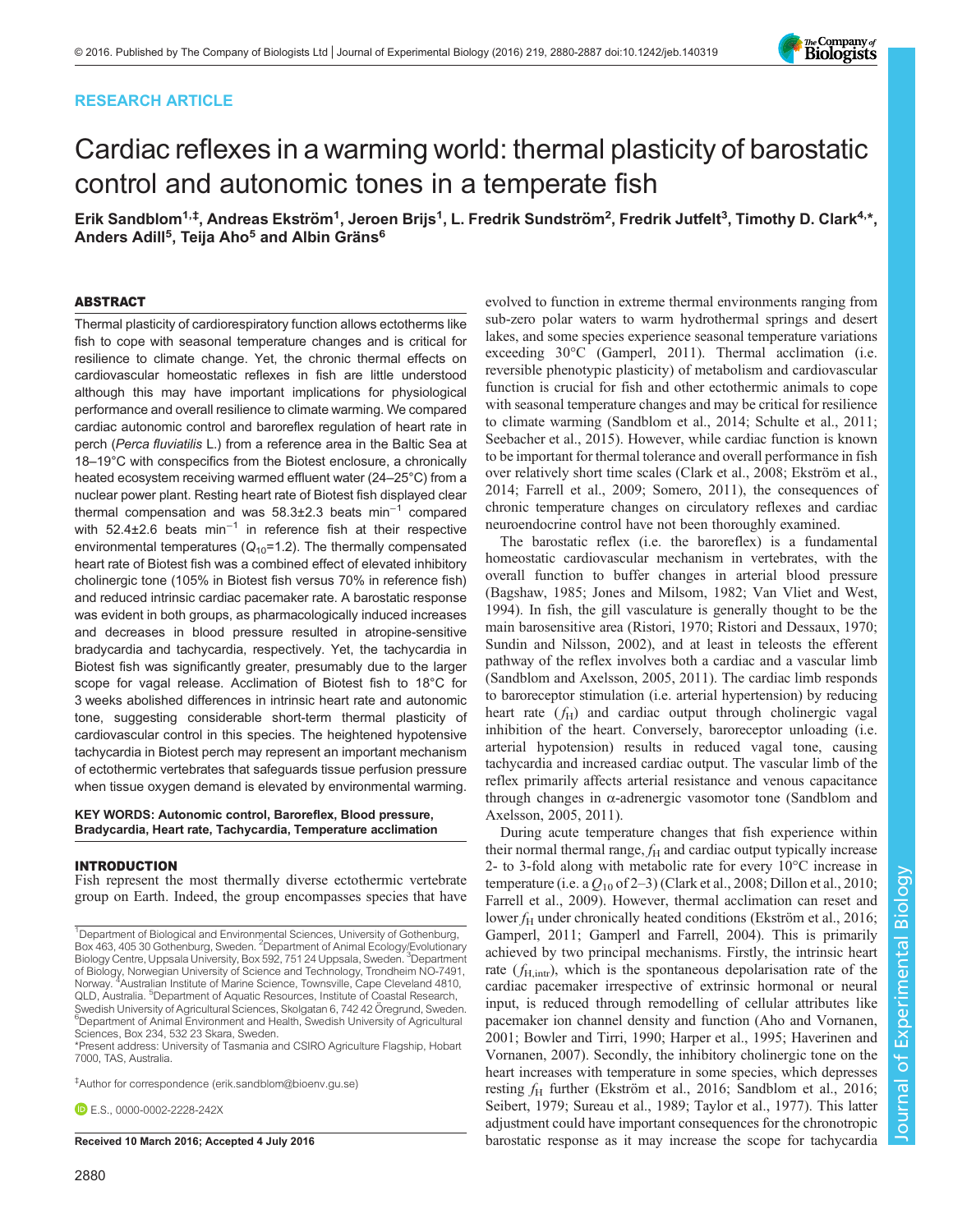<span id="page-1-0"></span>through release of vagal tone during metabolically demanding situations and arterial hypotension. However, it is also possible that a higher routine cholinergic tone with warm acclimation may blunt the ability to depress  $f<sub>H</sub>$  through increased vagal tone during hypertensive events, but to our knowledge the effects of chronic temperature changes on barostatic reflexes have not been systematically examined in any ectothermic vertebrate. This lack of information is unfortunate as the thermal effects on cardiovascular reflexes may have important implications when examining the effects of ongoing climate warming on ectothermic animals like fish, as well as for deciphering how homeostatic physiological mechanisms are affected by seasonal temperature changes.

In the present study, we took advantage of a more than 30 yearold, large-scale thermal experiment called the Biotest enclosure. This 90 hectare enclosure is located at the Baltic Sea coast adjacent to the nuclear power plant in Forsmark, Sweden. Heated cooling water effluents from two of the nuclear reactors have been pumped into the Biotest enclosure at a rate of 90 m<sup>3</sup> s<sup>-1</sup> since the early 1980s, maintaining the water temperature approximately 5–10°C warmer than the surrounding archipelago (see Table 1; [Hillebrand et al.,](#page-7-0) [2010](#page-7-0); [Sandström et al., 1997](#page-7-0), [1995](#page-7-0)). European perch (Perca fluviatilis L.) inhabit this enclosure and the surrounding archipelago, both of which experience seasonal temperature fluctuations. Thus, this system presents a unique opportunity to study physiological responses of fish under chronically warm field conditions relevant to climate change. Previous studies have shown that the Biotest fish have smaller heart ventricles and reduced temperature-specific metabolic rate and  $f_H$  relative to conspecifics from the surrounding areas ([Sandblom et al., 2016](#page-7-0)). While the reduced  $f_H$  is due to both an increased cholinergic tone on the heart and reduced  $f_{\text{H,intr}}$ , it is presently unclear how cardiorespiratory reflexes are affected and whether genetic differences (i.e. adaptation) and/or phenotypic plasticity underlies these modifications.

We hypothesised that the contrasting thermal environments experienced by reference and Biotest perch that have altered cardiac neurohumoral control would affect cardiac reflex responses to changes in blood pressure. To test this, we characterised the cardiac limb of the baroreflex in fish from both sites using a closed-loop approach and pharmacological agonists to manipulate arterial blood pressure (see [Altimiras et al., 1998\)](#page-6-0). We also determined cardiac autonomic tone and  $f_{H,\text{intr}}$  in reference and Biotest fish at their current environmental temperatures, as well as after 3–4 weeks of acclimation to reference thermal conditions to examine the thermal plasticity of cardiac control mechanisms ([Altimiras et al., 1997](#page-6-0); [Sandblom et al., 2009\)](#page-7-0).

# MATERIALS AND METHODS

## Study area and experimental animals

The Biotest enclosure has been described in greater detail elsewhere [\(Hillebrand et al., 2010](#page-7-0); [Sandblom et al., 2016](#page-7-0); [Sandström et al.,](#page-7-0) [1995](#page-7-0)). Environmental thermal conditions are summarised in Table 1. Adult perch (Perca fluviatilis L.) of mixed sexes were caught using hook and line throughout August 2013. Details on experimental fish body mass  $(M_b)$  and temperature conditions in specific experimental series are presented in Table 2. Biotest fish were obtained from the inlet into the Biotest enclosure (i.e. downstream of the nuclear power plant), and reference fish living under a natural thermal regime were caught in the cooling water intake channel (i.e. upstream of the nuclear power plant). Fish were transported by car in holding tanks with aerated Baltic seawater to a laboratory facility located at the Biotest enclosure, where they were

#### Table 1. Environmental water temperatures in the Forsmark area in 2013

|                | Experimental<br>period (°C) | Year (°C)      | Minimum (°C) | Maximum (°C) |
|----------------|-----------------------------|----------------|--------------|--------------|
| Reference      | $17.5 \pm 0.4$              | $8.0 \pm 6.5$  | $-0.2$       | 18.5         |
| <b>Biotest</b> | $23.6 \pm 1.8$              | $16.0 \pm 5.8$ | 81           | 26.3         |

Environmental temperatures for 2013 when experiments were performed are based on daily mean temperature records at 2 m depth in the cooling water intake channel (Reference) and at the centre of the Biotest enclosure obtained from the nuclear power plant in Forsmark. Means±s.d. are reported for the experimental period (N=18) and year (N=365). Minimum and maximum environmental temperatures represent the daily mean temperature during the coldest and warmest days, respectively. The experimental period was 11–28 August.

anaesthetised in Baltic seawater with tricaine methanesulfonate (MS-222 100 mg l−<sup>1</sup> ; Western Chemical Inc., Ferndale, WA, USA) and injected with a PIT tag into the abdominal cavity for individual identification. Fish were then kept at their respective environmental temperatures (see Table 2) in 1200 l outdoor tanks with flowthrough aerated seawater until experimentation. Following capture and PIT tagging, fish were allowed at least 3 days of recovery prior to experimentation and were not fed whilst in captivity.

To determine the thermal acclimation capacity of cardiac control systems, a subset of fish from the two locations were treated identically, but acclimated for 3–4 weeks to reference thermal conditions (see experimental series 2 in Table 2). In this experimental series, fish were fed daily with freshly killed bleak (Alburnus alburnus) up until 24 h prior to instrumentation. All tanks were partly covered and the photoperiod followed ambient conditions. Ethical permit no. 65-2012 covered all experimental procedures.

## Surgery and experimental protocols

Fish were anaesthetised in aerated Baltic seawater containing MS-222 (100 mg l<sup>-1</sup>) and placed on a surgery table covered with damp foam where the gills were continuously irrigated with aerated re-circulating seawater (~8°C) with MS-222 (50 mg l<sup>-1</sup>). Following surgery, fish were allowed 24 h of recovery. Two separate experimental groups were instrumented and subjected to experimental protocols as follows.

## Experimental series 1: barostatic reflexes and cardiac autonomic control

Barostatic reflexes and cardiac autonomic control were studied in reference and Biotest fish at their respective acclimation

## Table 2. Experimental fish characteristics and experimental temperatures

|                              | $M_h$ (g)  | Holding          | Test<br>temperature $(^{\circ}C)$ temperature $(^{\circ}C)$ |
|------------------------------|------------|------------------|-------------------------------------------------------------|
| Experimental series 1        |            |                  |                                                             |
| Reference                    |            | 466±170 18.4±1.0 | $18.8 + 0.4$                                                |
| <b>Biotest</b>               |            | 367±102 24.0±1.2 | 25.3±0.3 (18.9±0.2)                                         |
| <b>Experimental series 2</b> |            |                  |                                                             |
| Reference                    | $173 + 92$ | $18.2 \pm 0.8$   | 18.8±0.6 (24.0±0.7)                                         |
| <b>Biotest</b>               | $161 + 90$ | $18.2 \pm 0.8$   | 18.6±0.4 (23.7±0.6)                                         |
|                              |            |                  |                                                             |

Experimental series 1: barostatic reflexes and cardiac autonomic control. Experimental series 2: cardiac control after thermal acclimation to the reference temperature. Experimental temperature and body mass ( $M<sub>b</sub>$ ; N=12 for Reference and N=17 for Biotest in series 1 and N=8 for Reference and N=9 for Biotest in series 2) are expressed as means±s.d. Values within parentheses are experimental test temperatures after acute temperature change. There were no significant differences in  $M<sub>b</sub>$  within experimental series. For details on temperature recordings and experimental protocols, see Materials and methods.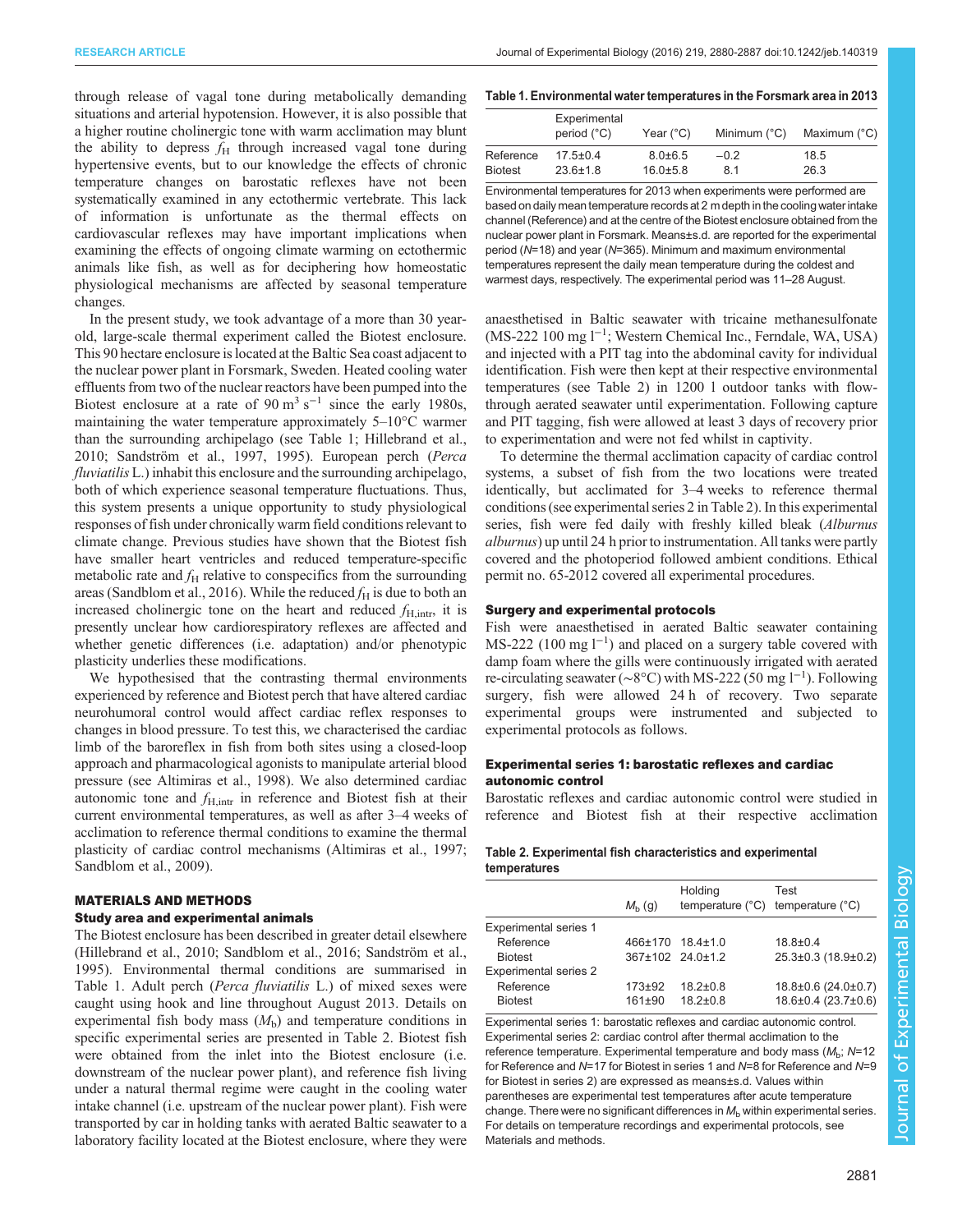temperatures (see [Table 2\)](#page-1-0). Fish were cannulated with a PE-31 catheter (OD: 0.80 mm; Natsume, Tokyo, Japan) filled with heparinised (20 IU ml<sup>-1</sup>) 0.9% saline that was occlusively inserted into the third afferent branchial artery until the tip was located close to the bifurcation of the ventral aorta [\(Axelsson and](#page-6-0) [Fritsche, 1994\)](#page-6-0). Correct placement was verified by positive pressure and unhindered withdrawal of blood. The catheter was attached with two silk sutures around the branchial arch and one in the skin.

During the experiments, fish were held individually in black box-type chambers (length: 440 mm, width: 100 mm, depth: 135 mm) to minimise visual stimuli. The chambers were supplied with aerated flow-through Baltic seawater at the respective acclimation temperatures (see [Table 2](#page-1-0)). Ventral aortic blood pressure  $(P_{VA})$  and  $f_H$  were first recorded continuously for several hours to ensure stable resting values. Fish were then subjected to a pharmacological protocol to determine baroreflex responses and autonomic control of the heart as follows. Sodium nitroprusside (SNP; Sigma, St Louis, MO, USA) at concentrations of 5, 10, 25, 50 and 100 μg kg<sup>-1</sup>  $M<sub>b</sub>$  was injected via the arterial catheter to lower blood pressure, and phenylephrine (PE; Sigma) at concentrations of 5, 10, 20, 30 and 60 μg  $kg^{-1} M_b$  was injected to increase blood pressure [\(Altimiras et al., 1998](#page-6-0)). The order of the drug concentrations was randomised and haemodynamic variables always returned to pre-injection values before a new injection was administered. The drug concentrations were chosen based on the responses seen in preliminary experiments, whereby the highest concentrations for each drug had elicited maximal  $f<sub>H</sub>$  responses. All doses were injected as  $0.5$  ml kg<sup>-1</sup> boluses followed by 0.3 ml saline to flush the catheter. Maximum  $f_H$  and  $P_{VA}$  responses following drug injection were recorded. Atropine sulphate (1.2 mg kg<sup>-1</sup>  $M_b$ ; Sigma) was then injected to block muscarinic receptors and cardiovascular variables were allowed to stabilise for at least 30 min. The highest doses of SNP and PE as described above were then injected into the atropinised fish. Subsequently, propranolol (3 mg kg<sup>-1</sup>  $M_b$ ; Sigma) was injected to block β-adrenergic receptors and cardiovascular variables were again allowed to stabilise for at least 30 min before recordings were taken. The  $f_{\rm H}$  after complete autonomic blockade reflects the  $f_{\rm H,intr}$ [\(Altimiras et al., 1997](#page-6-0); [Sandblom et al., 2009](#page-7-0)). Additionally, in some Biotest fish the  $f_{\text{H,intr}}$  was determined after the temperature had been reduced in the holding chamber over ∼1 h to the reference temperature to allow comparison of  $f_{\text{H,intr}}$  at a common temperature (see [Table 2](#page-1-0)).

## Experimental series 2: cardiac control after thermal acclimation to the reference temperature

The autonomic control of  $f_H$  was determined in fish from both sites that had been acclimated to reference thermal conditions for 3–4 weeks (see [Table 2](#page-1-0)). In this experimental group, dual Tefloncoated ECG electrodes (Cooner Wire, Chatsworth, CA, USA) were placed subcutaneously ventral to the heart and the position of the electrodes was adjusted on the surgery table to optimise the strength and quality of the ECG signal [\(Sandblom et al., 2010\)](#page-7-0). Correct electrode placement was verified on the surgery table by briefly interrupting the water flow over the gills, which rapidly triggered a hypoxic bradycardia. A saline-filled PE-50 catheter (OD: 0.96 mm; Intramedic Clay Adams Brand, Becton Dickinson and Company, Franklin Lakes, NJ, USA) was implanted into the abdominal cavity for drug administration using an injection needle to pierce the abdominal wall, taking care not to damage internal organs [\(Sandblom et al., 2010\)](#page-7-0). The electrodes and the catheter were attached to the skin with two silk sutures.

During experiments, fish were held individually as described above at reference thermal conditions (see [Table 2\)](#page-1-0). ECG signals were first recorded for several hours to ensure stable baseline recordings. Atropine sulphate (1.2 mg kg<sup>-1</sup>  $M_b$ ; Sigma) was then injected via the abdominal catheter to block muscarinic receptors. The  $f_H$  was allowed to stabilise at the new higher value for approximately 1 h. Subsequently, propranolol (3 mg kg  $M_b^{-1}$ ; Sigma) was injected to block β-adrenergic receptors and cardiovascular variables were again allowed to stabilise for at least 1 h. Finally, the temperature was increased to Biotest thermal conditions to allow determination of  $f_{H,\text{intr}}$  at this higher temperature (see [Table 2\)](#page-1-0). Following the experiments, fish were killed with a sharp cranial blow.

## Data acquisition and analysis

 $P_{VA}$  was recorded by connecting the catheters to DPT-6100 pressure transducers ( pvb Medizintechnik, Kirchseeon, Germany) calibrated against a static water column with the water surface in the experimental tank serving as a zero pressure reference. The signals from the pressure transducers were amplified using a 4ChAmp pre-amplifier (Somedic, Hörby, Sweden). Raw ECG signals were recorded by connecting the ECG electrodes to bioamplifiers (model ML136, ADInstruments, Castle Hill, NSW, Australia). Recordings were performed at 200 Hz with the electric ground placed in the surrounding water and the amplifiers set in EEG mode. The signals from the amplifiers were directed to a PowerLab system (ADInstruments) connected to a PC running LabChart Pro 7 acquisition software.  $f_H$  was calculated from the pulsatile blood pressure records using the blood pressure module in LabChart Pro, or from the ECG recordings using the ECG module in LabChart Pro. Environmental temperature values for 2013 were obtained from the nuclear power plant in Forsmark and are based on daily mean temperature records at approximately 2 m depth in the cooling water intake channel (reference) and at the centre of the Biotest enclosure (see [Table 1](#page-1-0)). Holding tank temperatures were recorded throughout the experimental period using Testo 175-T3 temperature loggers (Testo AG, Lenzkirch, Germany) and expressed as daily means (see [Table 2](#page-1-0)).

To estimate sensitivity to the vasoactive drugs in untreated fish (i.e. before atropine or propranolol treatment), slopes were compared after fitting linear regressions to  $f_H$  (beats kg  $M<sub>b</sub>$  min<sup>-1</sup> μg<sup>-1</sup>) and  $P<sub>VA</sub>$  (cm H<sub>2</sub>O kg  $M<sub>b</sub>$  μg<sup>-1</sup>) data points for individual fish obtained in response to all doses of SNP and PE. Similarly, after atropine, linear regressions were fitted to the data points after atropine alone and the high concentrations of SNP and PE. Cardiac autonomic tones (%) were determined using the heart beat interval [HBI= $(60/f_H)$ ] as described by [Altimiras et al. \(1997\).](#page-6-0) Cholinergic tone and adrenergic tone were calculated using Eqns 1 and 2, respectively:

$$
Cholinergic tone = \frac{HBI_{control} - HBI_{atr}}{HBI_{intr}},
$$
 (

Adrenergic tone = 
$$
\frac{\text{HBI}_{\text{intr}} - \text{HBI}_{\text{attr}}}{\text{HBI}_{\text{intr}}},
$$
 (2)

where  $HBI_{control}$  is the heart beat interval in untreated fish,  $HBI_{\text{atr}}$  is the heart beat interval after atropine treatment and  $HBI<sub>intr</sub>$  is the intrinsic heart beat interval after additional propranolol treatment (i.e. full autonomic blockade).

1)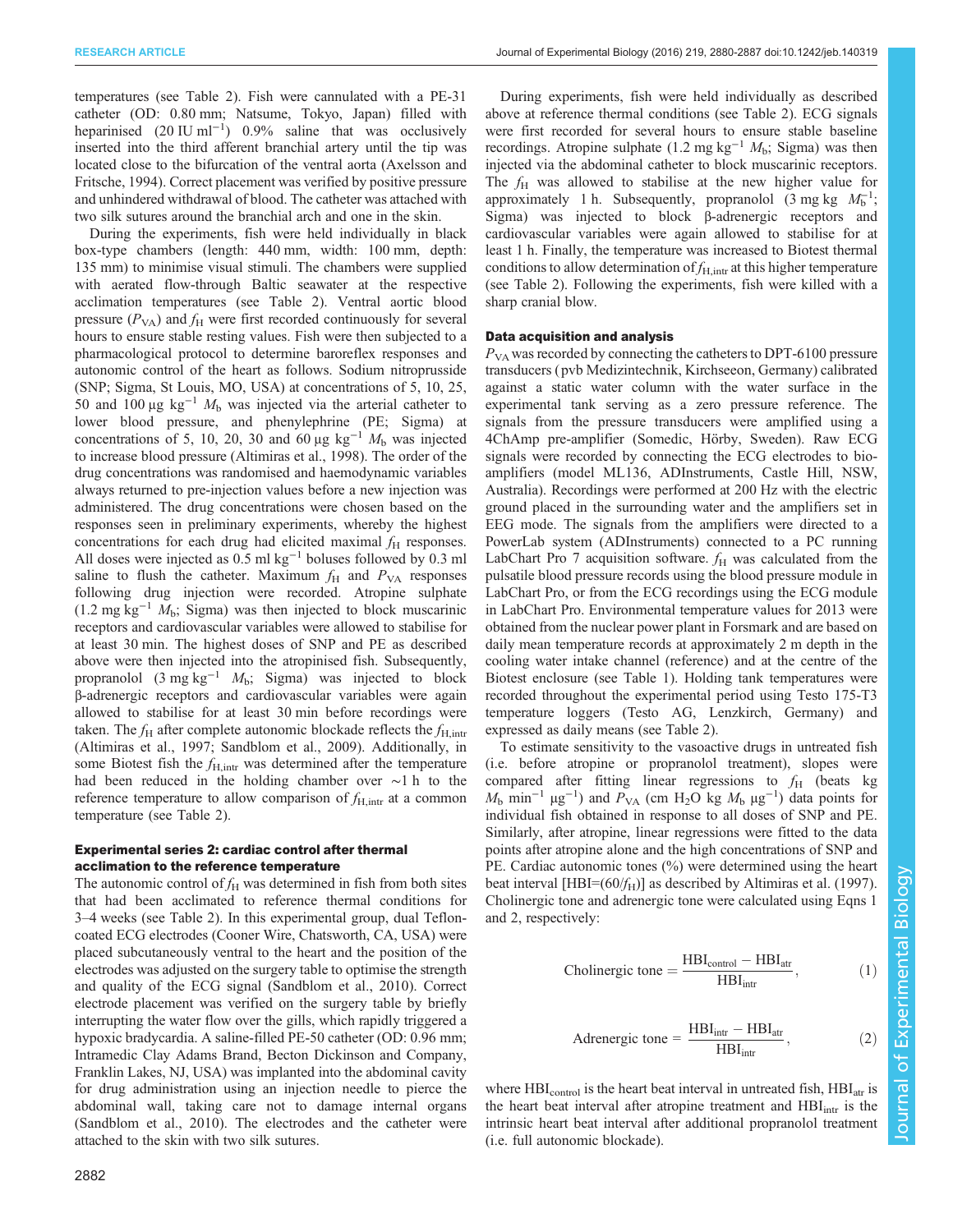#### <span id="page-3-0"></span>**Statistics**

Statistical analyses were performed in SPSS Statistics 21 (IBM Corp., Armonk, NY, USA). For data only including one factor, Student *t*-tests were used for comparisons between experimental groups. For data including two factors (i.e.  $f_{\text{H,intr}}$  in different experimental groups at two water temperatures), a linear mixed model with individuals as subject variables and water temperature as the repeated variable was used. Water temperature and experimental group were included as fixed effects and we used 'unstructured' as the covariance structure as this gave the best fit to the data (i.e. lowest Akaike information criterion). If significant main effects were observed, these were further explored using pairwise comparisons of the variable at both water temperatures. When multiple testing was performed, P-values were adjusted using the Bonferroni method. Statistical significance was accepted at  $P \leq 0.05$ . Values are reported as means±s.e.m. unless otherwise stated.

# RESULTS

#### Routine cardiovascular status

Resting  $f_H$  was 52.4±2.6 beats min<sup>-1</sup> in reference fish and 58.3± 2.3 beats min<sup>-1</sup> in Biotest fish at their respective environmental

temperatures (N=11 and 14 for reference and Biotest fish, respectively). These values were not significantly different (d.f.=23, P=0.11) and represented a  $Q_{10}$  value of 1.2, suggesting considerable thermal compensation of resting  $f_H$  (Fig. 1A). Similarly, routine blood pressure  $(P_{VA})$  did not differ (d.f.=23,  $P=0.35$ ) and was 49.7 $\pm$ 1.6 and 51.9 $\pm$ 1.6 cmH<sub>2</sub>O in reference and Biotest fish, respectively (Fig. 1B).

#### Effects of environmental temperature on barostatic reflexes

SNP and PE injections triggered a clear dose-dependent chronotropic barostatic response in both Biotest and reference fish at their respective environmental temperatures  $(N=10$  and 13 for reference and Biotest fish, respectively; Fig. 1A). However, the tachycardic response to SNP was significantly more pronounced in Biotest fish compared with reference fish (slopes: 0.37±0.07 and 0.18±0.04 beats kg  $M_b$  min<sup>-1</sup> µg<sup>-1</sup>, respectively; d.f.=21, P=0.016; Fig. 1A), although SNP only reduced  $P_{VA}$  slightly in both groups (slopes:  $-0.07\pm0.01$  and  $-0.10\pm0.01$  cmH<sub>2</sub>O kg  $M_b$  µg<sup>-1</sup> for reference and Biotest fish, respectively; d.f.=21, P=0.38; Fig. 1B). The bradycardia response following injection of PE did not differ significantly between groups (slopes: −0.28±0.08 and



Fig. 1. Heart rate ( $f_H$ ) and ventral aortic blood pressure ( $P_{VA}$ ) in perch, Perca fluviatilis. Grey represents reference fish in reference thermal conditions (18–19°C); black represents Biotest fish in Biotest thermal conditions (24–25°C). (A,B)  $f_H$  and  $P_{VA}$  values for untreated fish (dosage 0) and after sequential randomised injections of increasing concentration (dosage 1–5) of sodium nitroprusside (SNP; 5, 10, 25, 50 and 100 µg kg<sup>-1</sup>  $M_b$ ) and phenylephrine (PE; 5, 10, 20, 30 and 60 μg kg<sup>-1</sup> M<sub>b</sub>). (C,D) f<sub>H</sub> and P<sub>VA</sub> values after treatment of fish with atropine alone (1.2 mg kg<sup>-1</sup> M<sub>b</sub>, dosage 0) and after the highest dosage of SNP (100 µg kg<sup>-1</sup> M<sub>b</sub>) and PE (60 µg kg<sup>-1</sup> M<sub>b</sub>). Dotted horizontal lines in C and D represent values for untreated fish (i.e. 0 dosage values in A and B). Individual data points are presented as means±s.e.m. (N=11-14). Mean slopes for each regression (i.e. responsiveness to the drugs) are presented for each agonist (A,C, beats kg M<sub>b</sub> min<sup>−1</sup> μg<sup>−1</sup>; B,D, cmH<sub>2</sub>O kg M<sub>b</sub> μg<sup>−1</sup>). Different superscript letters denote significant (*P*≤0.05) differences in agonist responsiveness (slopes) between reference and Biotest fish (capital letters for SNP and lowercase letters for PE). The asterisk denotes a significant (P≤0.05) difference in resting cardiovascular variables (i.e. 0 dosage values) between acclimation groups.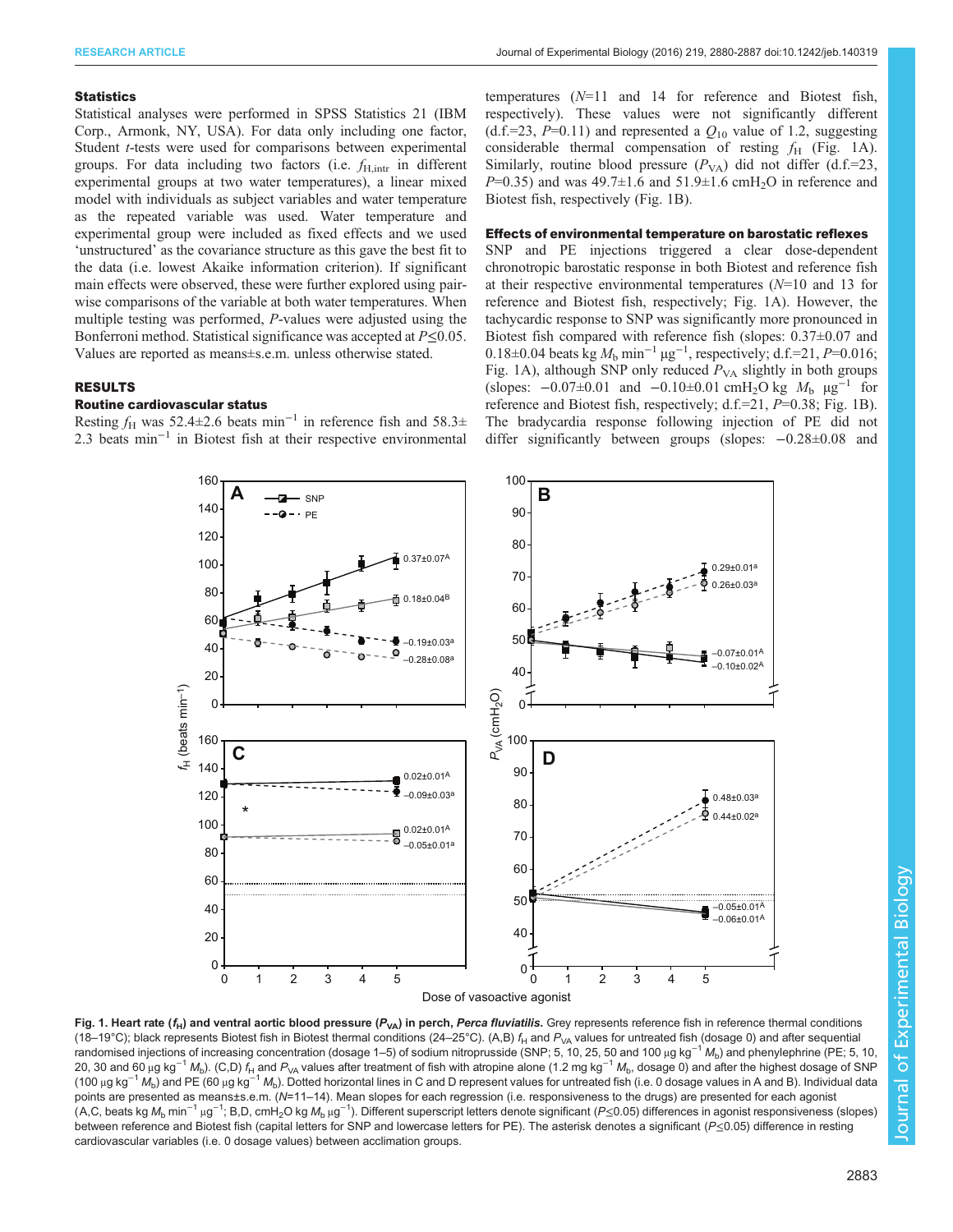<span id="page-4-0"></span> $-0.19\pm0.03$  beats kg  $M_b$  min<sup>-1</sup> µg<sup>-1</sup> for reference and Biotest fish, respectively; d.f.=21,  $P=0.29$ ; [Fig. 1A](#page-3-0)), and caused a similar hypertensive response in the two groups (slopes:  $0.26\pm0.03$  and 0.29±0.01 cmH<sub>2</sub>O kg  $M_b$   $\mu$ g<sup>-1</sup> for reference and Biotest fish, respectively, d.f.= $21, P=0.29$ ; [Fig. 1B](#page-3-0)).

## Effects of environmental temperature on  $f_{\text{H,intr}}$  and cardiac autonomic tone

Atropine treatment resulted in elevated resting  $f_H$  in both acclimation groups (N=8 and 13 for reference and Biotest fish, respectively), and following atropine injection,  $f_H$  was significantly greater in Biotest fish than in reference fish (129.9±3.0 versus 91.5±1.5 beats min<sup>-1</sup>; d.f.=19, P<0.0001; [Fig. 1](#page-3-0)C). While atropine did not affect resting  $P_{VA}$  (d.f.=19, P=0.52; [Fig. 1](#page-3-0)D), atropinisation abolished all  $f<sub>H</sub>$  responses to the highest doses of SNP and PE in both experimental groups  $(d.f.=19, P>0.05; Fig. 1C)$  $(d.f.=19, P>0.05; Fig. 1C)$  $(d.f.=19, P>0.05; Fig. 1C)$ .

Additional propranolol treatment revealed that Biotest fish  $(N=9)$ had a significantly higher  $f_{H,\text{intr}}$  than reference fish ( $N=6$ ) at their respective environmental temperatures (108.1±3.2 versus 81.7±2.5 beats min<sup>-1</sup>; d.f.=19, P<0.0001; Fig. 2). However, when Biotest fish were acutely lowered to the reference temperature (i.e. 18–19°C) after complete autonomic blockade,  $f_{H,intr}$  was significantly lower compared with  $f_{H,intr}$  in reference fish at that temperature  $(65.1 \pm 2.1$  versus  $81.7 \pm 2.5$  beats min<sup>-1</sup>; d.f.=19, P<0001; Fig. 2). Similarly, when reference fish were acutely increased to the Biotest temperature (24–25°C) after complete autonomic blockade, the same relationship remained, with a significantly lower  $f_{\text{H,intr}}$  in Biotest fish (108.1±3.2 versus 125.4± 7.0 beats min<sup>-1</sup>; d.f.=19, *P*<0001; Fig. 2).

When calculating the relative autonomic tone on the heart of Biotest  $(N=14)$  and reference  $(N=11)$  fish at the respective environmental temperatures, both cholinergic and adrenergic tones of Biotest fish were significantly higher compared with those of reference fish  $(104.8 \pm 6.5\%$  versus  $69.7 \pm 9.3\%$ ; d.f.=23,  $P=0.004$  for cholinergic tone and  $16.0 \pm 1.4\%$  versus 8.2 $\pm 1.2\%$ ; d.f.  $=$  23, P<0.0001 for adrenergic tone; Fig. 3). Thus, the compensatory reduction in resting  $f_H$  of Biotest fish at the higher environmental temperature (see [Fig. 1A](#page-3-0)) was a combined effect of reduced  $f_{\text{H,intr}}$ and an elevated inhibitory cholinergic tone.

## Cardiovascular plasticity following short-term thermal acclimation

There were no significant differences in resting  $f_H$ ,  $f_{H,\text{intr}}$  or cardiac autonomic tones between the reference fish in experimental series 2 ( $N=6$ ) that were exposed to 3–4 weeks of acclimation to reference thermal conditions in the lab (i.e. resting  $f_H$ : 53.0± 4.9 beats min<sup>-1</sup>,  $f_{H,intr}$ : 125.4±7.0 beats min<sup>-1</sup>, cholinergic tone: 73±11%, adrenergic tone: 12±1%) and the reference fish tested immediately in experimental series 1 (see [Figs 1](#page-3-0) and 2). Thus, for illustrative purposes, Biotest fish acclimated to the reference temperature for 3–4 weeks (see [Table 2\)](#page-1-0) were compared with the reference fish from the first series to examine the short-term thermal plasticity of  $f_H$  and autonomic control in Figs 2 and 3.

The Biotest fish acclimated to reference conditions  $(N=7)$ displayed complete thermal remodelling of cardiovascular



Fig. 2. Intrinsic  $f_H$  ( $f_{H,\text{intr}}$ ) in P. fluviatilis after double blockade of muscarinic receptors with atropine (1.2 mg kg<sup>-1</sup>  $M_{\rm b}$ ) and β-receptors with propranolol (3 mg kg<sup>-1</sup>  $M_b$ ). Grey symbols are reference fish and black symbols are Biotest fish.  $f_{H,int}$  is shown for the initial environmental or acclimation temperature (i.e. 18–19 and 24–25°C for reference and Biotest thermal conditions, respectively; circles), and after an acute change in test temperature (diamonds). Also included in the figure are Biotest fish acclimated for 3–4 weeks to the reference temperature (18–19°C, black circle). Solid arrows indicate the direction of acute temperature change and dashed arrows represent the direction of the thermal acclimation response. All values are means±s.e.m. (N=6–9). Different letters denote significant (P≤0.05) differences between groups at a given temperature (capital letters for 18–19°C and lowercase letters for 24–25°C). Asterisks denote a significant (P≤0.05) main effect of the acute temperature change.



Fig. 3. Cardiac autonomic tones in P. fluviatilis. (A) Cholinergic tone; (B) adrenergic tone. Grey bars are reference fish and black bars are Biotest fish. Test and acclimation temperatures are represented. Variables are means+s.e.m. (N=6–14). Different letters denote significant (P≤0.05) differences between treatment groups.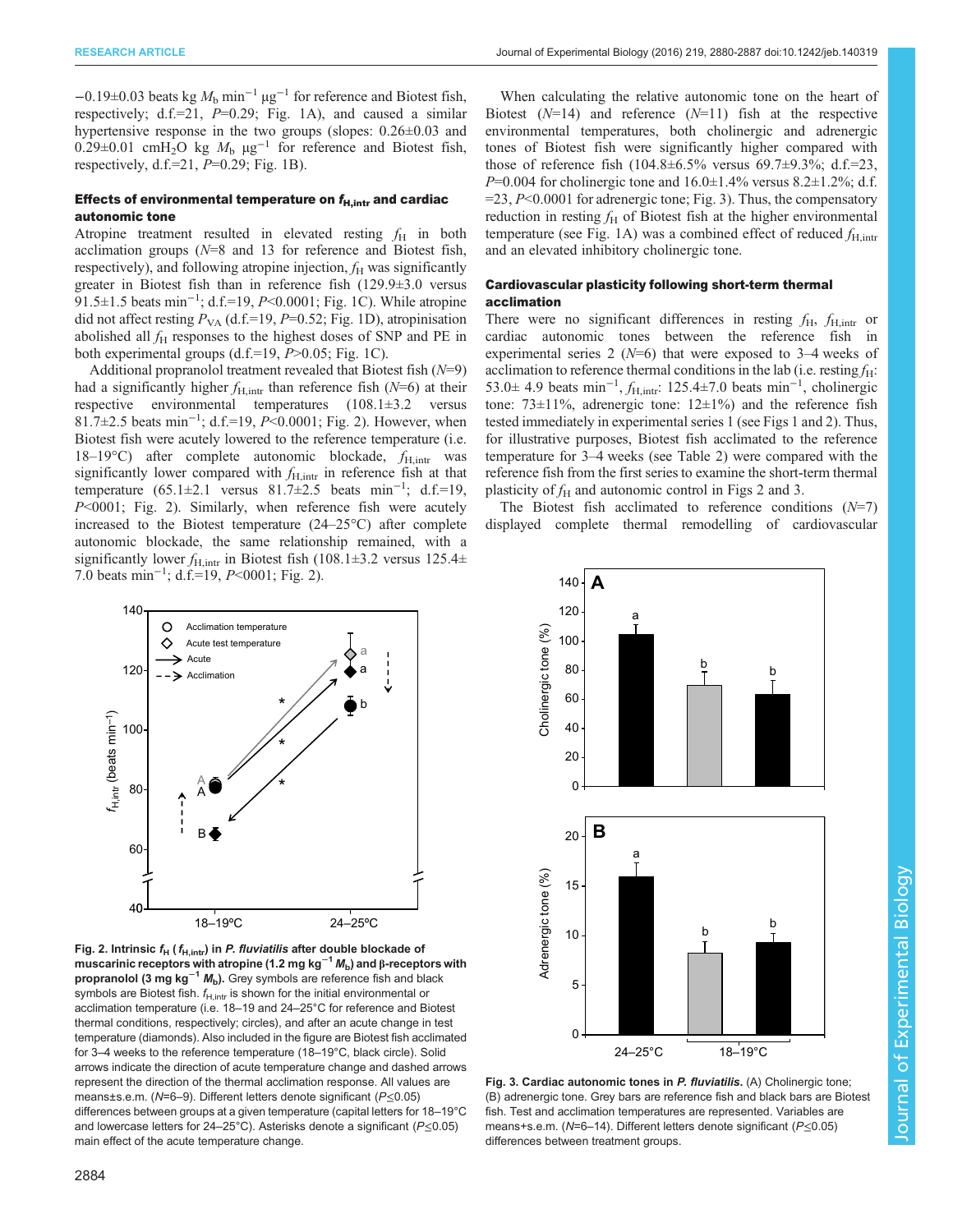function because when tested at the reference temperature there was no difference in resting  $f_H$  compared with that of reference fish ( $N=11$ ; 52.4±2.6 versus 54.6±5.1 beats min<sup>-1</sup> for reference and Biotest fish, respectively; d.f.=16, P=0.68; data not shown). Similarly, the  $f_{\text{H,intr}}$  did not differ between Biotest fish acclimated to the reference temperature and reference fish regardless of test temperature (80.8±2.4 versus 81.7±2.5 beats min<sup>-1</sup>; d.f.=19, P=1.0 at the reference temperature and 119.6±5.0 versus 125.4  $\pm 7.0$  beats min<sup>-1</sup>; d.f.=19, P=1.0 at the Biotest temperature; [Fig. 2\)](#page-4-0). The complete thermal remodelling of the Biotest fish acclimated to the reference temperature  $(N=7)$  was also evident in the cholinergic and adrenergic tones, which were 63.6±9.8% and 9.3±1.0%, respectively, and did not differ from those of the reference fish  $(N=11; d.f.=17, P=0.67$  and  $P=0.53$  for cholinergic and adrenergic tones, respectively; [Fig. 3](#page-4-0)).

#### **DISCUSSION**

# Temperature effects on barostatic reflexes in fish and other ectotherms

The efferent cardiac branch of the barostatic reflex appears to be an evolutionarily ancient circulatory trait ubiquitous to all jawed vertebrates including fish [\(Bagshaw, 1985;](#page-6-0) [Sandblom and](#page-7-0) [Axelsson, 2011](#page-7-0)). While no previous study has explicitly examined the effects of temperature on baroreflex responses in fish, there is some information for other ectothermic vertebrates. [Hagensen et al.](#page-7-0) [\(2010\)](#page-7-0) used a similar pharmacological protocol to that in the present study in broad nosed caiman (Caiman latirostris) and noted that the tachycardia following SNP was greater when caiman were acutely warmed from 15 to 30°C. Similar patterns were observed in tilt experiments on restrained tiger snakes (Notechis scutatus) at different acutely altered temperatures ([Lillywhite and Seymour,](#page-7-0) [1978](#page-7-0)), and after short-term (<2.5 weeks) acclimation to 13 and 3°C in red-eared sliders (Trachemys scripta) [\(Crossley et al., 2015\)](#page-7-0). Nonetheless, to our knowledge, this study shows for the first time in fish that the cardiac limb of the baroreflex is strongly affected by chronic (i.e. >2–3 weeks) changes in environmental temperature.

When examined at their respective environmental temperatures, routine  $f_H$  and  $P_{VA}$  were similar in reference and Biotest fish [\(Fig. 1\)](#page-3-0). Consistent with previous studies on fish, the compensatory  $f_H$ reduction in Biotest perch was explained by both a higher inhibitory cholinergic tone [\(Ekström et al., 2016; Seibert, 1979; Sureau et al.,](#page-7-0) [1989](#page-7-0); [Taylor et al., 1977\)](#page-7-0) and a reduced intrinsic pacemaker rate [\(Aho and Vornanen, 2001](#page-6-0); [Bowler and Tirri, 1990; Ekström et al.,](#page-7-0) [2016](#page-7-0); [Harper et al., 1995; Haverinen and Vornanen, 2007\)](#page-7-0) (see [Figs 2](#page-4-0) and [3](#page-4-0)). Indeed, the pronounced thermal compensation of  $f_H$ between acclimation groups observed here  $(Q_{10}=1.2)$  agrees with a recent study on Biotest perch ([Sandblom et al., 2016\)](#page-7-0). Even so, the tachycardia following SNP was more pronounced in Biotest fish despite the  $P_{VA}$  response being similar between groups (see [Fig. 1\)](#page-3-0). As atropine abolished virtually all chronotropic responses, the most parsimonious explanation for these findings is that the release of vagal tone was more pronounced in the Biotest fish, which was most probably facilitated by the higher routine inhibitory cholinergic tone on the heart in this group [\(Fig. 3](#page-4-0)A). However, this did not translate to a reduced hypertensive bradycardia with PE ([Fig. 1\)](#page-3-0), suggesting that the potential for cholinergic vagal inhibition of  $f_H$  was unaltered in Biotest fish.

## Functional significance

The barostatic responses to decreases and increases in arterial pressure have fundamentally different physiological functions. The hypertensive bradycardia mainly prevents excessive pressure overload of the vasculature, which may avoid vessel damage and formation of tissue oedema in the particularly vulnerable and delicate respiratory vascular beds of the gills in fish and pulmonary vessels in reptiles and amphibians with an undivided circulation [\(West and Van Vliet, 1983, 1994](#page-7-0)). In contrast, the hypotensive tachycardia probably has more of an autoregulatory function, ensuring that perfusion pressure, and therefore tissue blood flow, is maintained to safeguard the tissues from ischaemia ([Van Vliet and](#page-7-0) [West, 1994](#page-7-0)). Indeed, [Hedrick et al. \(2015\)](#page-7-0) argued that the main role of the baroreflex in three anuran amphibians is to restore arterial blood pressure following hypotensive events, because resting mean arterial pressure was only slightly lower than the saturation point for the respective baroreflex curves, making the  $f<sub>H</sub>$  in these animals much more responsive to hypotensive than to hypertensive events.

At present, we can only speculate on the functional significance of the observed changes in barostatic control with environmental temperature change. Although perch have a well-developed capacity for metabolic thermal compensation, such acclimation capacity does not allow complete thermal compensation of tissue oxygen demand over the full range of temperatures experienced in nature. Indeed, in a study performed in parallel to the present study, standard metabolic rate was significantly higher in Biotest perch  $(Q_{10}=1.5)$  when reference and Biotest fish were compared at their respective environmental temperatures ([Sandblom et al., 2016\)](#page-7-0). Thus, the more profound tachycardic response to hypotension in the chronically warm Biotest fish may reflect a mechanism allowing a faster recovery of arterial perfusion pressure to secure tissue blood flow when tissue oxygen demand is elevated in warm environments. Similarly, assuming that the hypertensive bradycardia mainly serves to safeguard the respiratory tissues from hydrostatic pressure overload, it seems reasonable that this capacity should be relatively unaffected by environmental temperature, not least because the present study found that resting  $P_{VA}$  was unaffected and responded similarly to the vasoactive drugs across environmental temperatures. Even so, as a closed-loop technique was employed in the present study, where vascular resistance and arterial blood pressure were pharmacologically manipulated, only the cardiac limb of the reflex was studied (for descriptions of closed- versus openloop experimental approaches see [Bagshaw, 1985;](#page-6-0) [Van Vliet and](#page-7-0) [West, 1994\)](#page-7-0). These technical limitations prevented us from examining the vascular limb of the baroreflex and determining how the recovery of arterial blood pressure homeostasis is affected by temperature. Future studies adopting non-pharmacological methods to study barostatic reflexes in fish may be instrumental to further explore these topics ([Sandblom and Axelsson, 2005](#page-7-0)).

When comparing the effect of the highest drug concentrations when the barostatic  $f_H$  responses appeared saturated, it is clear that the  $f<sub>H</sub>$  response is not symmetrical as the tachycardia following SNP was markedly greater than the bradycardia after PE in both experimental groups [\(Fig. 1](#page-3-0)A). Nonetheless, the consistently greater  $f_H$  response to hypotension found here further strengthensthe view that the role of the baroreflex in fish may be not only to prevent pressure overload but also to prevent hypotension to maintain adequate tissue perfusion pressure. Similar arguments have been presented recently for anuran amphibians [\(Hedrick et al., 2015](#page-7-0)).

The finding that atropine abolished both hypertensive and hypotensive chronotropic responses ([Fig. 1](#page-3-0)C) is consistent with previous studies in fish [\(Sandblom and Axelsson, 2005\)](#page-7-0), as well as some reptiles and amphibians ([Millard and Moalli, 1980](#page-7-0)). However, it differs from other studies on various ectothermic vertebrates where adrenergic control of the  $f<sub>H</sub>$  response may dominate or act in concert with modulation of vagal tone [\(Bianchi-da-Silva et al.,](#page-6-0)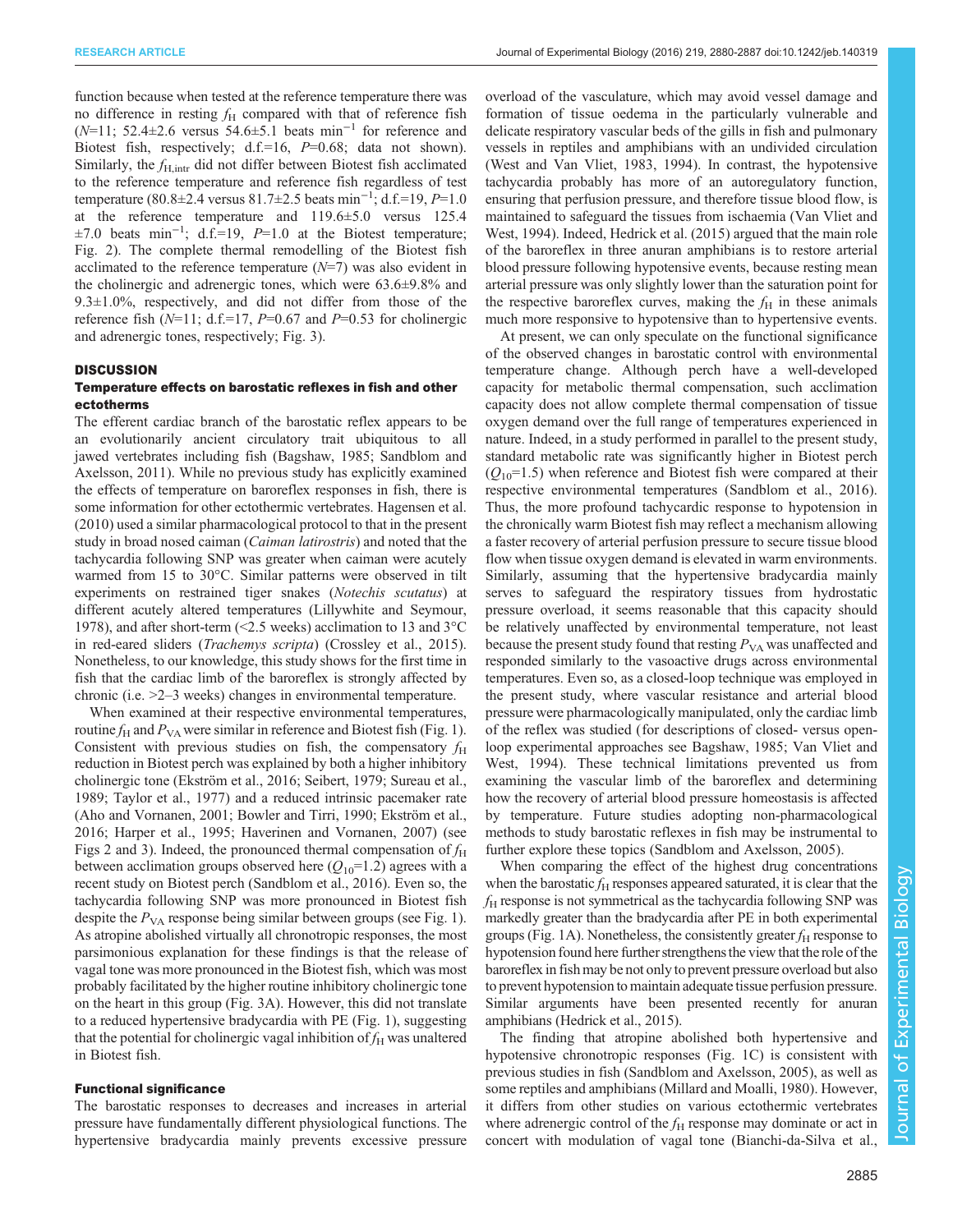<span id="page-6-0"></span>2000; [Crossley et al., 2003; Lillywhite and Seymour, 1978\)](#page-7-0). Thus, although most teleost species possess a dual cardiac innervation from both cholinergic and adrenergic nerves [\(Nilsson, 1983](#page-7-0); [Sandblom and Axelsson, 2011](#page-7-0)), it appears that the β-adrenergic regulatory potential of the heart is not exploited in barostatic reflexes in teleosts such as perch and trout, at least not during thermal conditions tested so far.

## Thermal plasticity of resting cardiac autonomic tone

While numerous biotic and environmental factors can affect resting cholinergic tone, the values in the range of 64–105% recorded here at different environmental temperatures (see [Fig. 3\)](#page-4-0) are clearly at the high end compared with most other fish species and experimental conditions examined so far (see fig. 6 in [Sandblom and Axelsson,](#page-7-0) [2011](#page-7-0)). While these findings provide evidence that our experimental animals had sufficiently recovered from the surgical protocol and that the influence of the surgical instrumentation was minimal, they are probably also partly explained by the relatively high environmental temperatures at the time of the experiments. Alternatively, the possibility that routine cholinergic tone is unusually high in perch compared with other fish species cannot be ruled out.

It is presently unclear whether the differences in cardiorespiratory function between perch from the Biotest enclosure and the reference fish from the surrounding archipelago are entirely explained by phenotypic plasticity at the individual level (i.e. acclimation), or whether there are also genetic or epigenetic mechanisms involved. Even so, 3–4 weeks of acclimation of Biotest fish to reference thermal conditions was sufficient to abolish any differences in resting  $f_{\rm H}$  as well as  $f_{\rm H,intr}$  and cardiac autonomic control ([Figs 2](#page-4-0)) and [3\)](#page-4-0). This suggests that the thermal compensation of resting  $f_H$ through thermal plasticity of intrinsic pacemaker rate and of cardiac autonomic tones are relatively quick processes, but whether these changes to cardiac function occur in concert or in series is presently unknown. It is also unknown whether the increased vagal drive at warm temperatures is the result of increased CNS activity, or whether changes at cholinergic synaptic or receptor levels may explain the patterns observed in the intact animals studied here.

#### Localisation of baroreceptors

Although  $f_H$  was clearly affected even by the lowest doses of SNP, this drug had a surprisingly small effect on  $P_{VA}$ . While we cannot be certain how vascular resistance or trans-branchial pressure gradients were affected in the present study, it seems likely that the vasodilating effects of SNP may have been considerably more pronounced downstream of the gills (i.e. in the systemic vasculature), suggesting that the dorsal aortic pressure may have been reduced considerably more than the ventral aortic pressure. This line of reasoning is supported by studies on trout, where SNP has virtually no effect on branchial resistance, but a profound vasodilatory effect on systemic vascular resistance [\(Olson et al.,](#page-7-0) [1997](#page-7-0)). Moreover, the routine branchial vascular resistance is substantial and blood pressure typically falls by approximately 30% across the gills (Axelsson and Nilsson, 1986; [Farrell and](#page-7-0) [Smith, 1981](#page-7-0)). The precise location of baroreceptors within the gills is not clear (see [Jones and Milsom, 1982](#page-7-0); [Sundin and Nilsson,](#page-7-0) [2002](#page-7-0)), but the present study strongly suggests that the efferent side of the gill vasculature is the more likely site given the relatively profound tachycardia even with SNP concentrations that hardly affected  $P_{VA}$ . Again, this reasoning further supports the view that an important role of the barostatic response in fish is to prevent postbranchial hypotension to ensure perfusion of systemic tissues.

Baroreflex sensitivity is often described as baroreflex gain, i.e. the change in  $f_H$  as a function of the change in blood pressure (e.g. Altimiras et al., 1998). However, given the uncertainties regarding what pressure the baroreceptors experience in fish (i.e. dorsal or ventral aortic), and our finding that  $f_H$  was markedly affected by SNP with only very limited changes in  $P_{VA}$ , we were not able to reliably perform an analysis of baroreflex gain. Future studies involving measurements of  $f_H$  changes in response to dorsal aortic blood pressure manipulations in fish species where this vasculature is more surgically accessible (e.g. salmonids) may therefore be informative.

## **Conclusions**

We have demonstrated in a eurythermal temperate fish species that the neurohumoral control of resting  $f_H$  exhibits considerable thermal plasticity and that the tachycardia response to pharmacologically induced hypotension is exacerbated with chronic environmental warming. The latter response is probably explained by a greater scope for vagal release at the higher temperature, which presents a novel physiological mechanism in an ectothermic animal serving to safeguard arterial perfusion pressure as tissue oxygen demand increases with temperature. Whether this is a mechanism ubiquitous to all ectothermic vertebrates will not be known without further studies. What is known is that cardiovascular temperature tolerance and cardiac acclimation capacity are important physiological traits determining resilience to climate warming in ectotherms. While perch exhibit a thermally flexible physiological phenotype with a well-developed capacity to adjust routine cardiac autonomic control and barostatic reflex control in relation to changes in environmental temperature, it is possible that other more stenothermal fishes (e.g. from polar and tropical environments) may not possess this ability and thus may be more susceptible to climate warming.

#### Acknowledgements

Technical personnel at the Forsmark nuclear power plant are acknowledged for much appreciated practical assistance during the experimental phase of this study.

## Competing interests

The authors declare no competing or financial interests.

#### Author contributions

E.S., F.J. and A.G. conceived and designed the study; E.S., A.G., A.E. and J.B. performed the experiments and analyzed the data; A.A. and T.A. provided technical and logistical support; E.S. wrote the manuscript, with all co-authors providing input on the written text.

#### Funding

This research was funded by the Swedish Research Council (Vetenskapsrådet) and the Swedish Research Council for Environment, Agricultural Sciences and Spatial Planning (Svenska Forskningsrådet Formas).

#### References

- Aho, E. and Vornanen, M. [\(2001\). Cold acclimation increases basal heart rate but](http://dx.doi.org/10.1007/s003600000171) [decreases its thermal tolerance in rainbow trout \(](http://dx.doi.org/10.1007/s003600000171)Oncorhynchus mykiss). J. Comp. [Physiol. B Biochem. Syst. Environ. Physiol.](http://dx.doi.org/10.1007/s003600000171) 171, 173-179.
- [Altimiras, J., Aissaoui, A., Tort, L. and Axelsson, M.](http://dx.doi.org/10.1016/S0300-9629(96)00402-1) (1997). Cholinergic and [adrenergic tones in the control of heart rate in teleosts. How should they be](http://dx.doi.org/10.1016/S0300-9629(96)00402-1) calculated? [Comp. Biochem. Physiol. A Physiol.](http://dx.doi.org/10.1016/S0300-9629(96)00402-1) 118, 131-139.
- Altimiras, J., Franklin, C. E. and Axelsson, M. (1998). Relationships between blood pressure and heart rate in the saltwater crocodile Crocodylus porosus. J. Exp. Biol. 201, 2235-2242.
- Axelsson, M. and Fritsche, R. (1994). Cannulation techniques. In Analytical Techniques, Vol. 3 (ed. P. W. Hochachka and T. P. Mommsen), pp. 17-36. Amsterdam: Elsevier Science.
- Axelsson, M. and Nilsson, S. (1986). Blood pressure control during exercise in the Atlantic cod, Gadus morhua. J. Exp. Biol. 126, 225-236.
- Bagshaw, R. J. [\(1985\). Evolution of cardiovascular baroreceptor control.](http://dx.doi.org/10.1111/j.1469-185X.1985.tb00713.x) Biol. Rev. 60[, 121-162.](http://dx.doi.org/10.1111/j.1469-185X.1985.tb00713.x)
- [Bianchi-da-Silva, L. M., Menescal-de-Oliveira, L. and Hoffmann, A.](http://dx.doi.org/10.1016/S0165-1838(99)00083-1) (2000). [Baroreceptor control of heart rate in the awake toad: peripheral autonomic](http://dx.doi.org/10.1016/S0165-1838(99)00083-1) [effectors and arterial baroreceptor areas.](http://dx.doi.org/10.1016/S0165-1838(99)00083-1) J. Auton. Nerv. Syst. 80, 31-39.